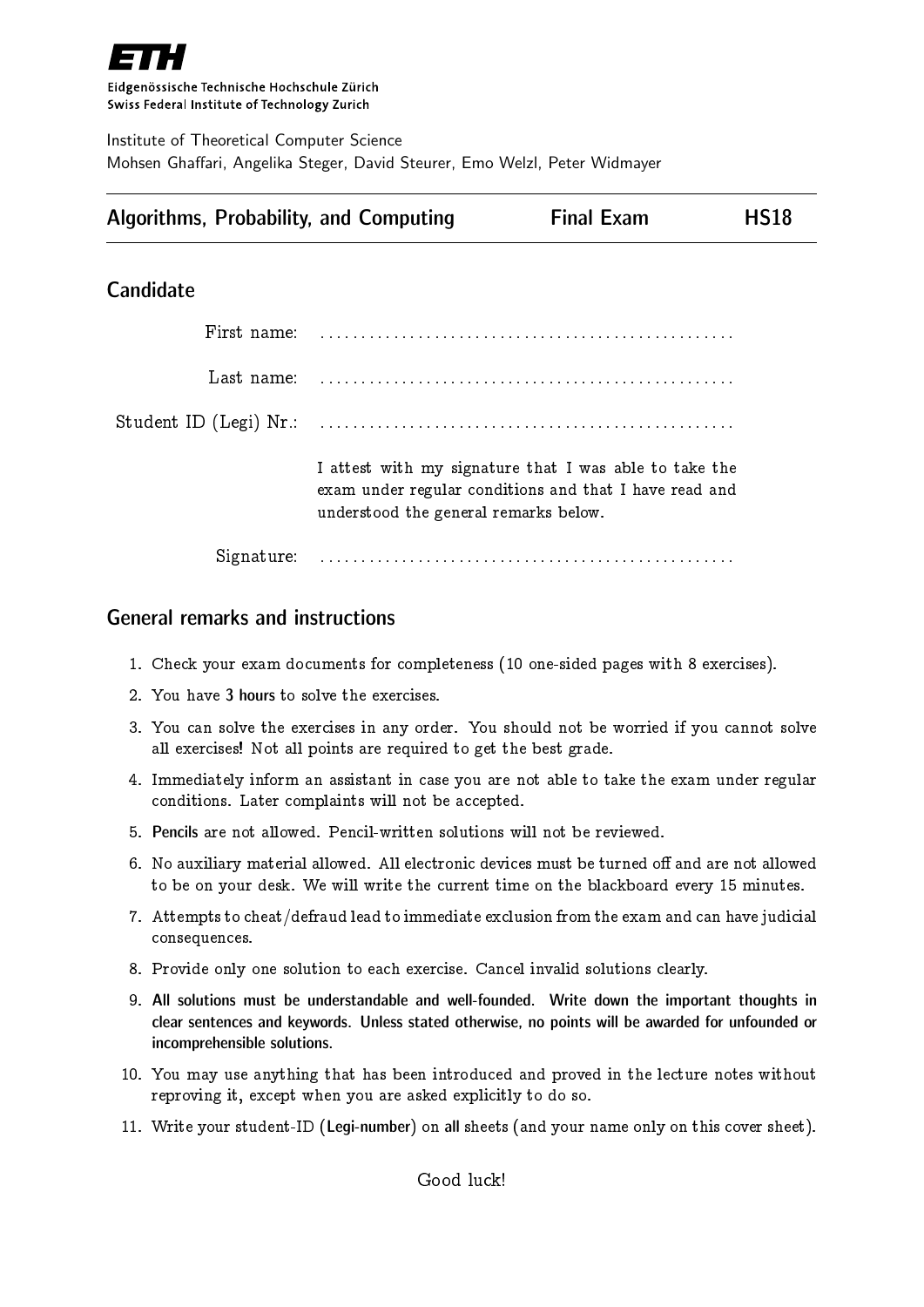|                | achieved points (maximum) | reviewer's signature |
|----------------|---------------------------|----------------------|
| 1              | (15)                      |                      |
| $\overline{2}$ | (15)                      |                      |
| 3              | (15)                      |                      |
| 4              | (15)                      |                      |
| 5              | (15)                      |                      |
| 6              | (15)                      |                      |
| 7              | (15)                      |                      |
| 8              | (15)                      |                      |
|                | 12 <sub>0</sub>           |                      |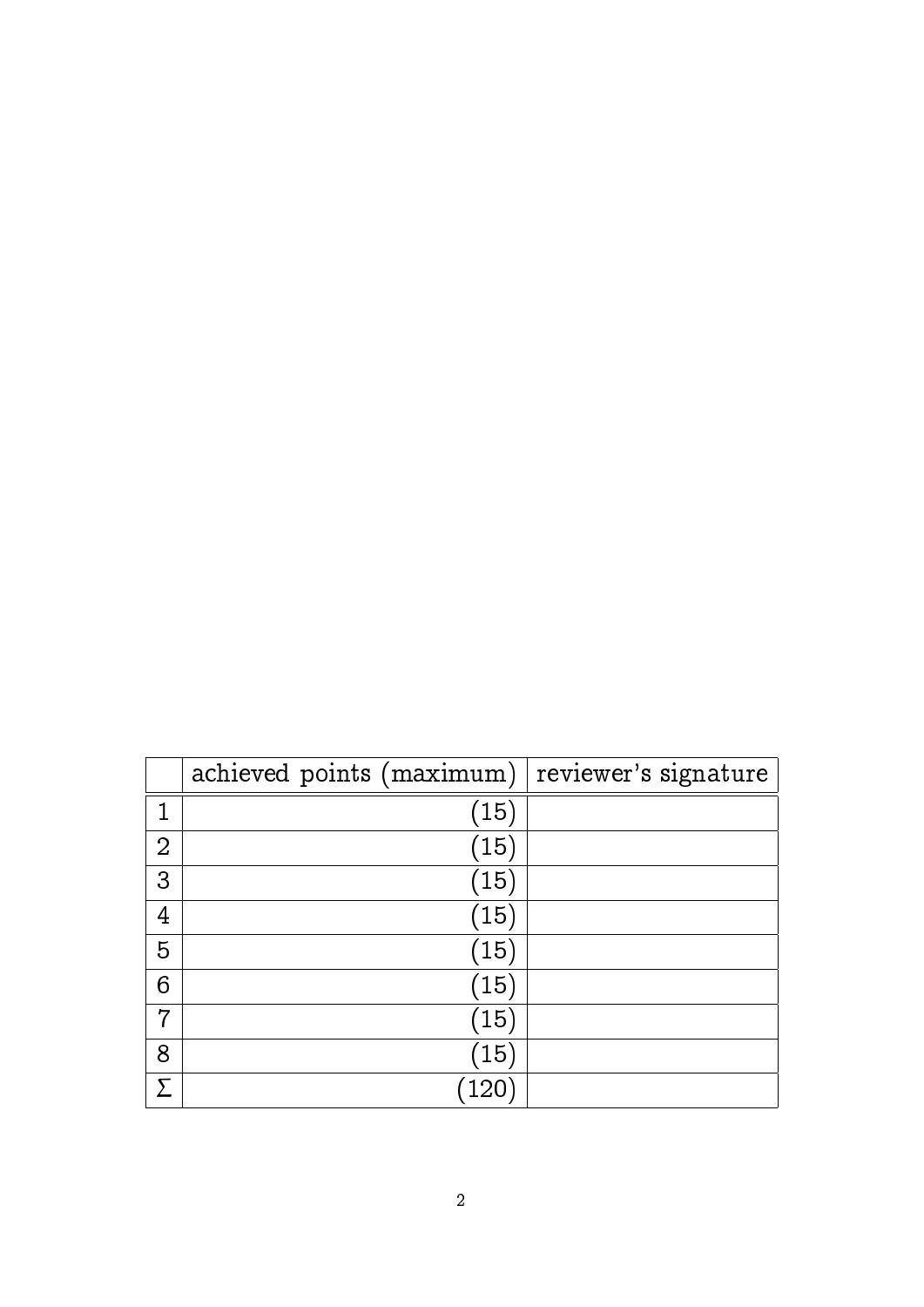## Exercise 1: MST and Minimum Cut (15 points)

(a)  $(10 \text{ points})$  Describe a *deterministic linear time* algorithm for finding a minimum spanning tree in a planar graph  $G = (V, E)$  with an injective weight function  $w : E \to \mathbf{R}$ . Justify your answer.

Hint: You may use the fact that by contracting an edge in a planar graph the graph remains planar, without proving it.

(b) (5 points) You know that a graph G on n vertices cannot have more than  $\binom{n}{2}$  $\binom{n}{2}$ minimum cuts. Prove that this bound is tight, i.e., for any  $n \geq 3$  there is an n-vertex graph which has  $\binom{n}{2}$  $\binom{n}{2}$  minimum cuts.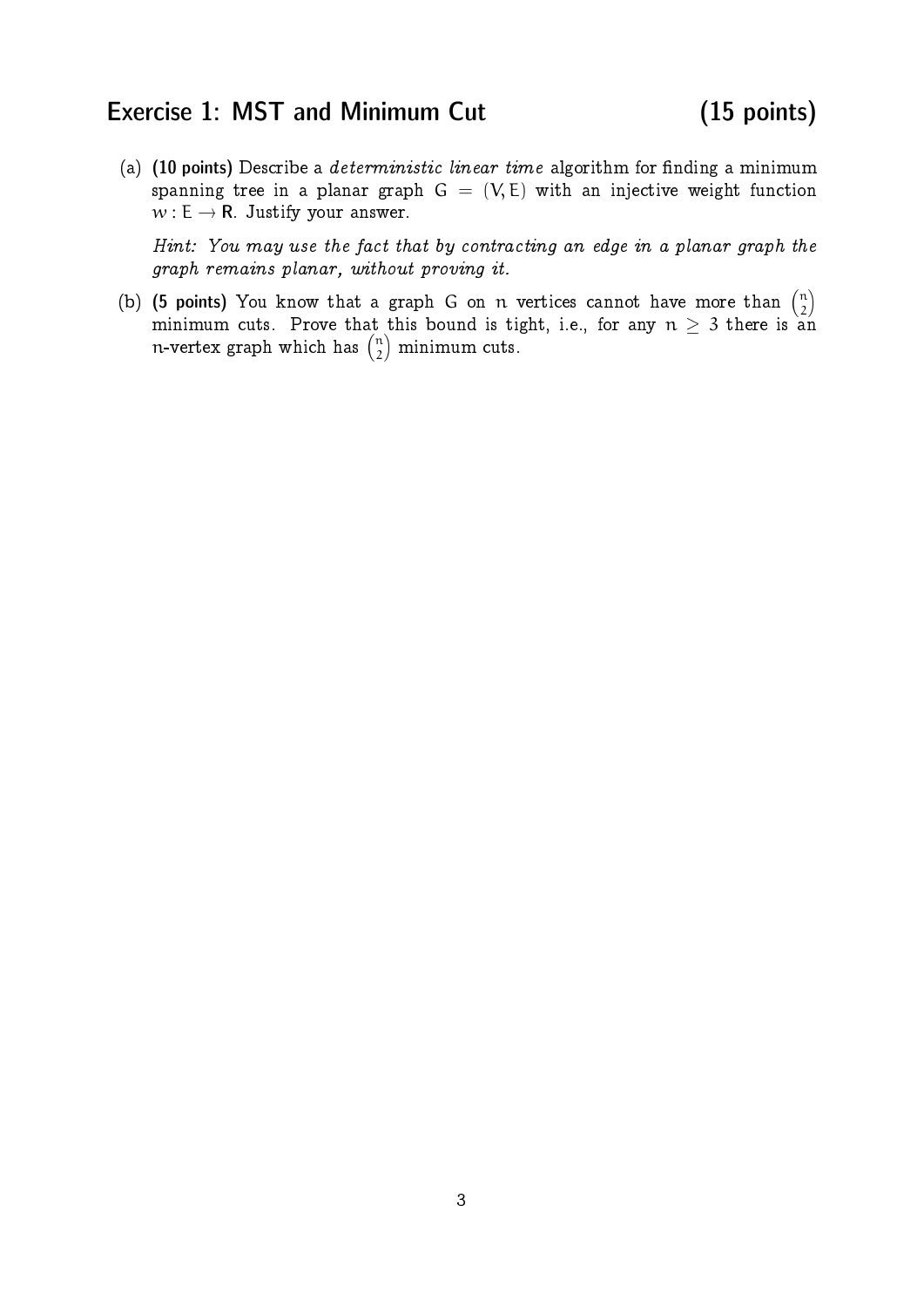# Exercise 2: Random Search Trees (15 points)

In a random search tree for  $\mathfrak n$  keys, we denote by  $\mathcal W^{(\mathfrak i)}_{\mathfrak n}$  the random variable for the number of descendants of the key of rank i. Compute  $\mathsf{E}[W_\mathfrak{n}^{(\mathfrak{n}-1)}]$  exactly.



Figure 1: In this example, key 5 has 4 descendants, namely 3, 4, 5 and 6.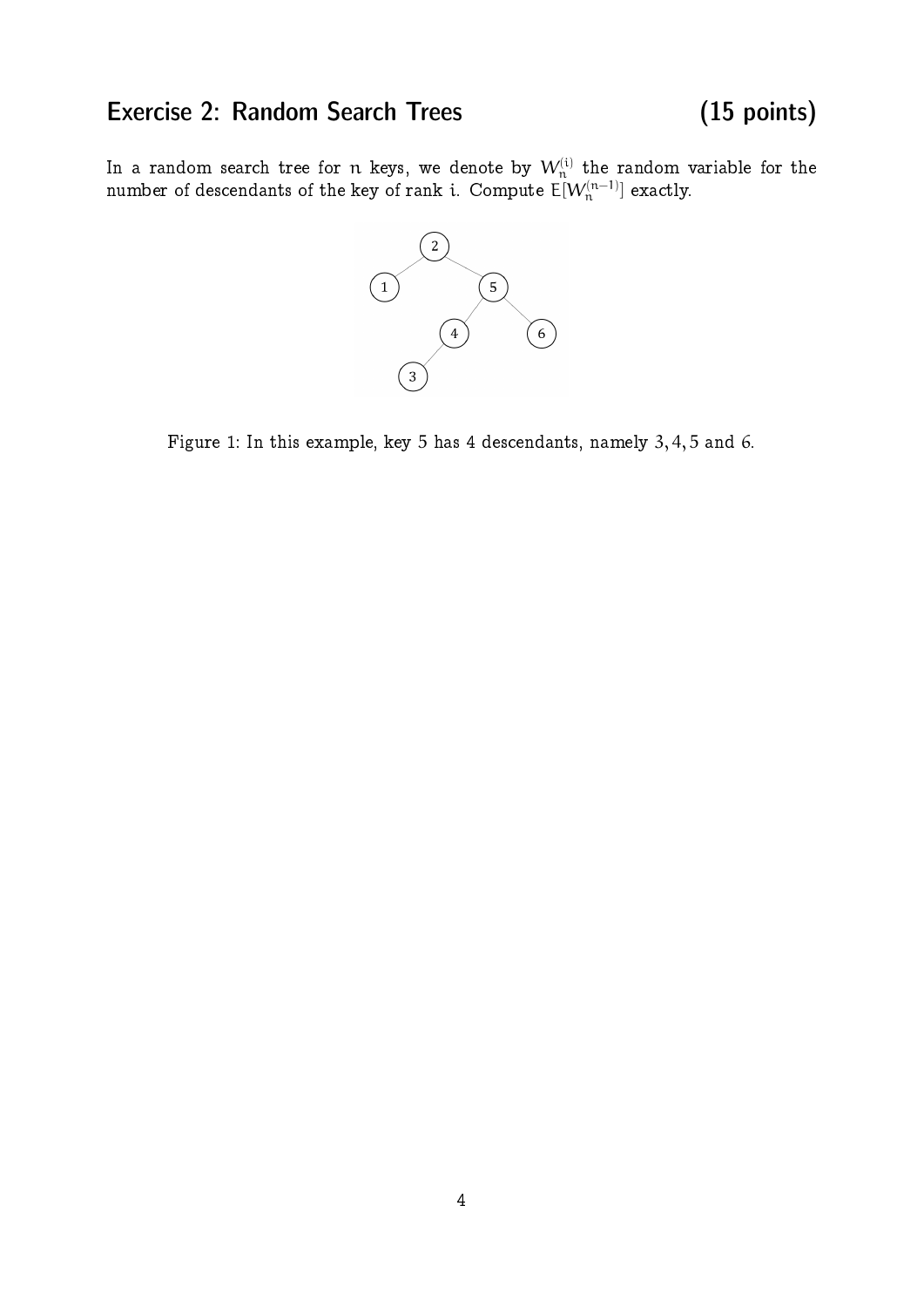## Exercise 3: Point Location (15 points)

Let S be a set of  $n$  disjoint segments in the plane. We define P to be the set of  $2n$ endpoints of the segments in S. Assume that the set {distance(p, q) : p, q  $\in$  P, p  $\neq$  q} has exactly  $\binom{2\mathfrak{n}}{2}$  $\binom{2n}{2}$  elements.

Let  $s_1, s_2, \dots, s_n$  be a permutation of the segments in S, drawn uniformly at random from the set of all permutations of S. Imagine that the segments are inserted into the plane in this order, one by one. Let  $P_i$  be the set of the endpoints of segments  $s_1, \dots, s_i$ . The *diameter* of  $P_i$  is the maximum distance between two elements of  $P_i$ . If the diameter of  $\rm P_{i}$  is different from  $\rm P_{i-1},$  then we call it a diameter change. Here, we count the insertion of  $s_1$  as a diameter change. Let random variable X be the number of diameter changes. Give a function  $f(n)$  such that  $f(n) \le E[X] \le 2f(n)$ .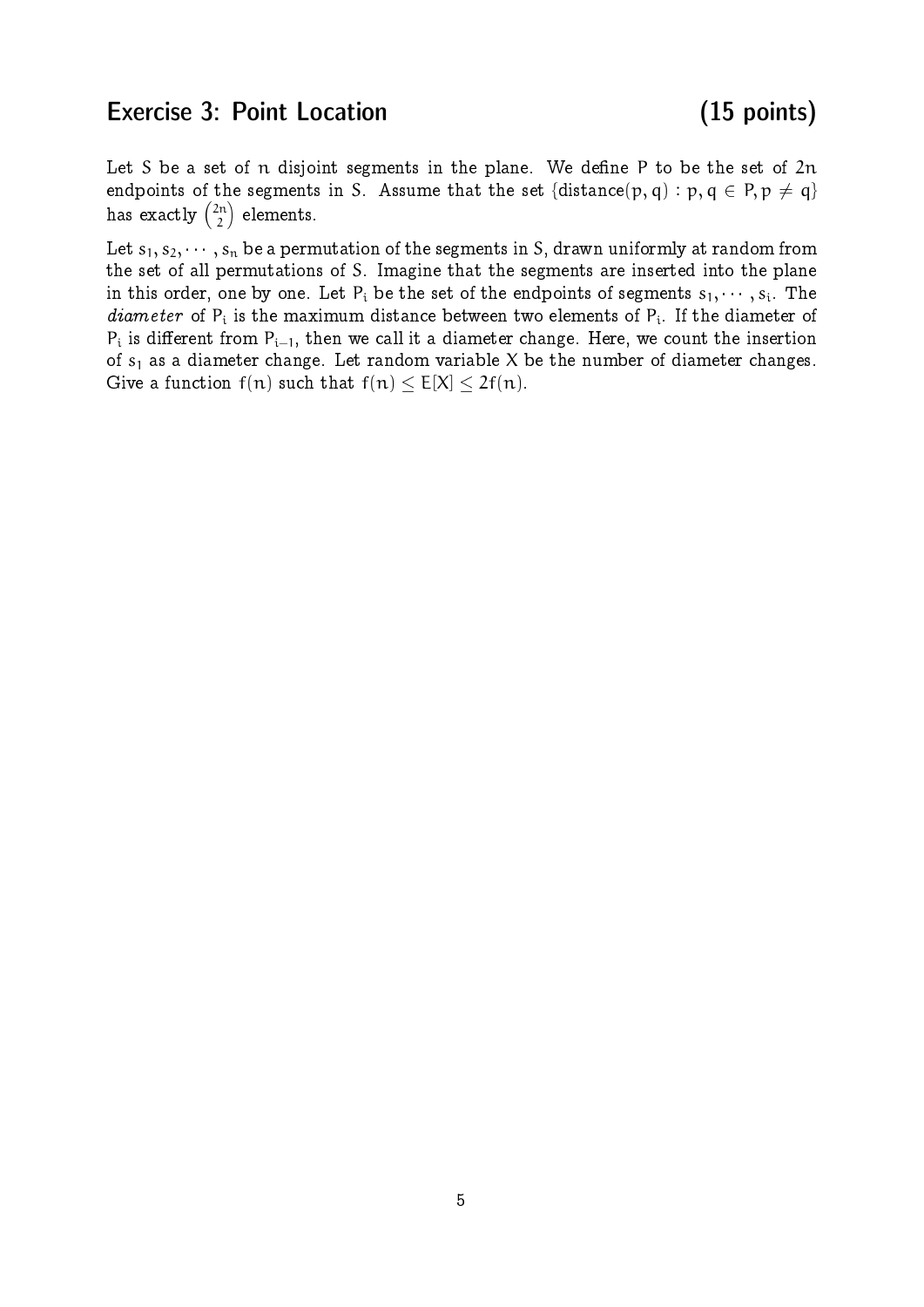### Exercise 4: Linear Programming (15 points)

- (a) (5 points) Prove that a system  $Ax = b$  of linear equations is unsolvable if there is y with  $A^{T}y = 0$  and  $b^{T}y = 1$ .
- (b) (5 points) A linear program in standard form is a linear program of the form

maximize  $\tilde{\mathbf{c}}^{\mathsf{T}}\tilde{\mathbf{x}}$  subject to  $\tilde{\mathbf{A}}\tilde{\mathbf{x}} \leq \tilde{\mathbf{b}}$  and  $\tilde{\mathbf{x}} \geq 0$ .

Recall that its dual is

minimize  $\tilde{\mathbf{b}}^{\mathsf{T}}\tilde{\mathbf{y}}$  subject to  $\tilde{\mathsf{A}}^{\mathsf{T}}\tilde{\mathbf{y}} \geq \tilde{\mathsf{c}}$  and  $\tilde{\mathbf{y}} \geq 0$ .

By applying the definition of duality, prove that the dual of

maximize  $\boldsymbol{\mathsf{c}}^\intercal \boldsymbol{\mathsf{x}}$ subject to  $Ax < b$ , (1)

is

minimize 
$$
\mathbf{b}^T \mathbf{y}
$$
  
subject to  $A^T \mathbf{y} = \mathbf{c}$   
 $\mathbf{y} \geq \mathbf{0}.$  (2)

(c) (5 points) Let  $c \in \mathbb{R}^n$  be some fixed vector. Furthermore, assume that x is a vector of n real valued variables. Describe explicitly the set of all basic feasible solutions and find an optimal basic feasible solution to the linear program maximize  $c^{\mathsf{T}}x$  subject to  $\mathbf{1}^{\mathsf{T}}x = 1$  and  $x \ge 0$ .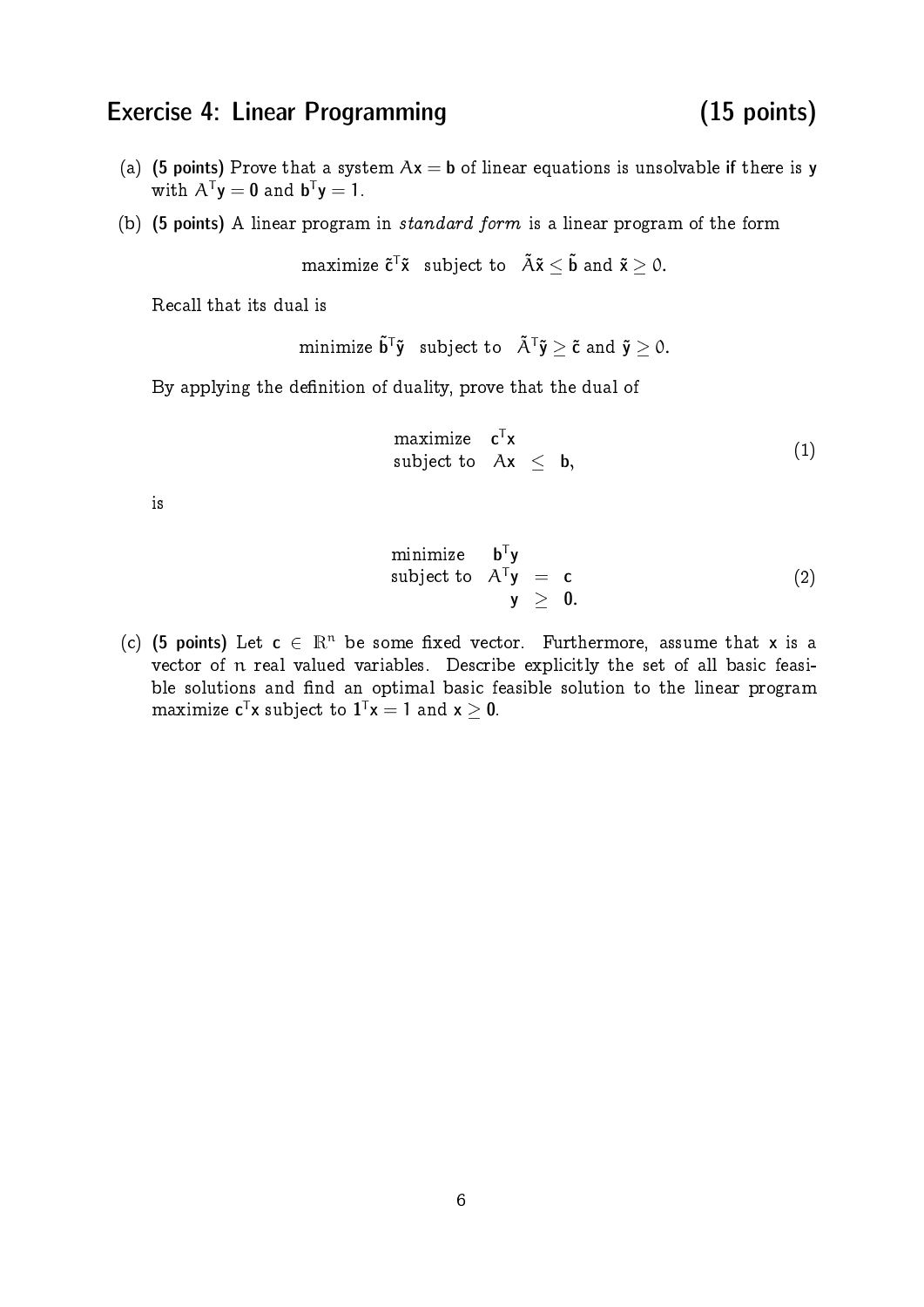### Exercise 5: Linear Programming and Vertex Cover (15 points)

Assume that you are given a graph  $G = (V, E)$ , where each vertex  $v \in V$  has a weight  $w_v > 0$ . A set  $S \subseteq V$  is a vertex cover of G if for each edge in E at least one of its endpoints is in S. We want to approximate the minimum weight of a vertex cover in G, where the weight of a vertex cover is equal to the sum of the weights of its vertices.

(a) (6 points) For each vertex  $v \in V$  consider a zero-one variable  $y_v$ . Prove that the optimal value of the following integer linear program is equal to the minimum weight of a vertex cover in G.

minimize 
$$
\sum_{v \in V} w_v y_v
$$
  
\nsubject to  $y_v + y_u \ge 1 \quad \forall \{v, u\} \in E$   
\n $y_v \in \{0, 1\} \quad \forall v \in V.$  (3)

(b) (9 points) Relax the integer linear program from (a) and assume that  $y^*$  is an optimal solution to this linear programming relaxation. We define the set  $S$  to be  $S := \{v : y_v^* \geq \alpha\}$ . Select  $\alpha$  such that S is a vertex cover and the weight of S is at most  $2 \cdot OPT$ , where OPT is the minimum weight of a vertex cover in G. Justify your answer.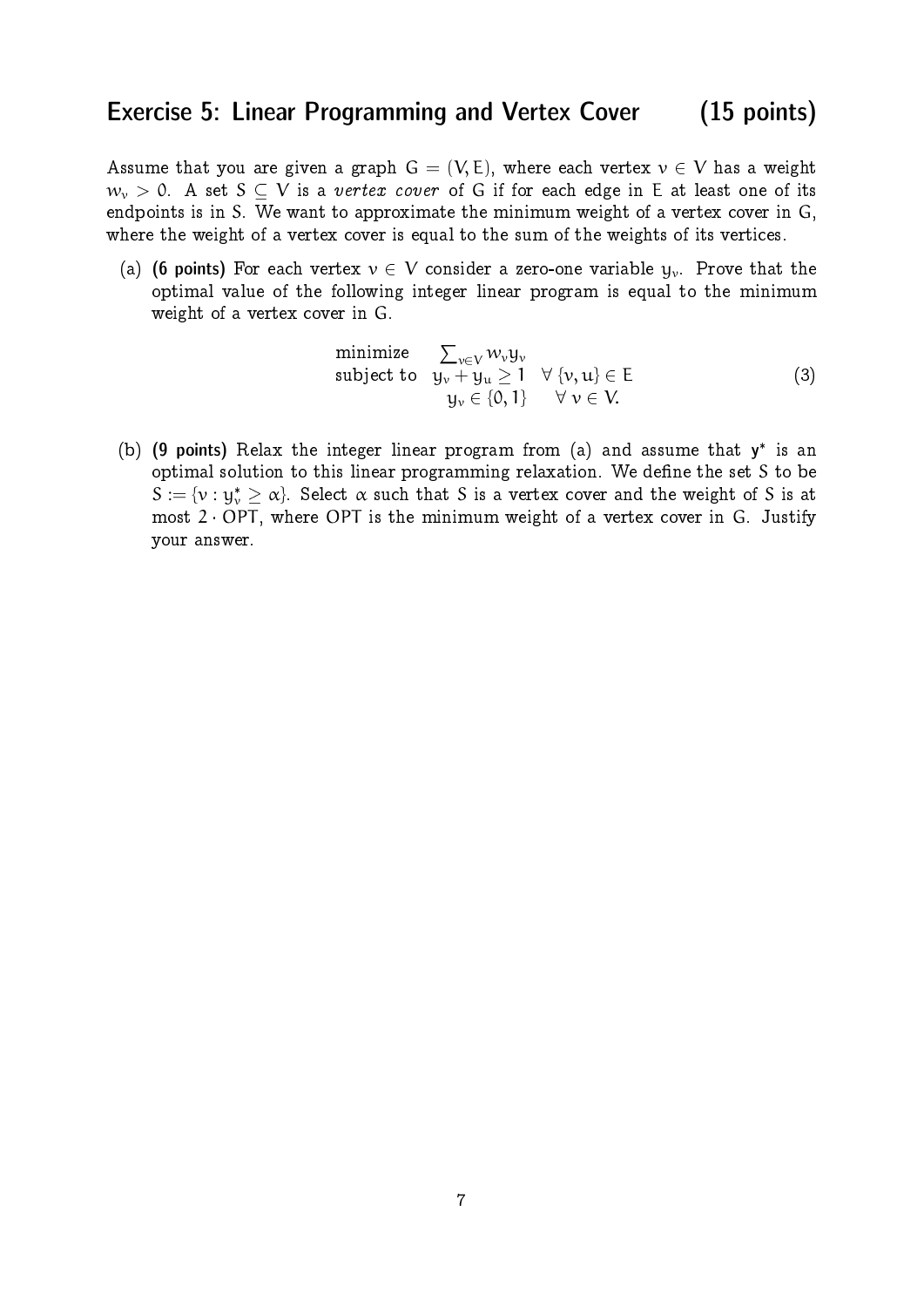### Exercise 6: Randomized Algebraic Algorithms (15 points)

(a) (7 points) We say that an orientation  $\vec{G}$  of a graph G is Pfaffian if every nice cycle is oddly oriented. Prove that the complete bipartite graph  $K_{3,3}$  does not have a Pfaffian orientation. Furthermore, show that by removing an edge from  $K_{3,3}$ , the resulting graph has a Pfaffian orientation.

Hint: You may use the fact that the complete bipartite graph  $K_{2,3}$  cannot be oriented so that every even cycle is oddly oriented, without proving it.

(b) (8 points) Let  $G = (V, E)$  be a planar graph with n vertices and 2n edges. Prove that G has at most  $\sqrt{2}^n$  perfect matchings.

Hint: Recall that for a matrix  $A = (a_{ij})_{i,j=1}^n \in \mathbb{R}^{n \times n}$ ,

$$
|\det(A)|\leq \sqrt{\frac{1}{n}\sum_{ij}a_{ij}^2} \enspace .
$$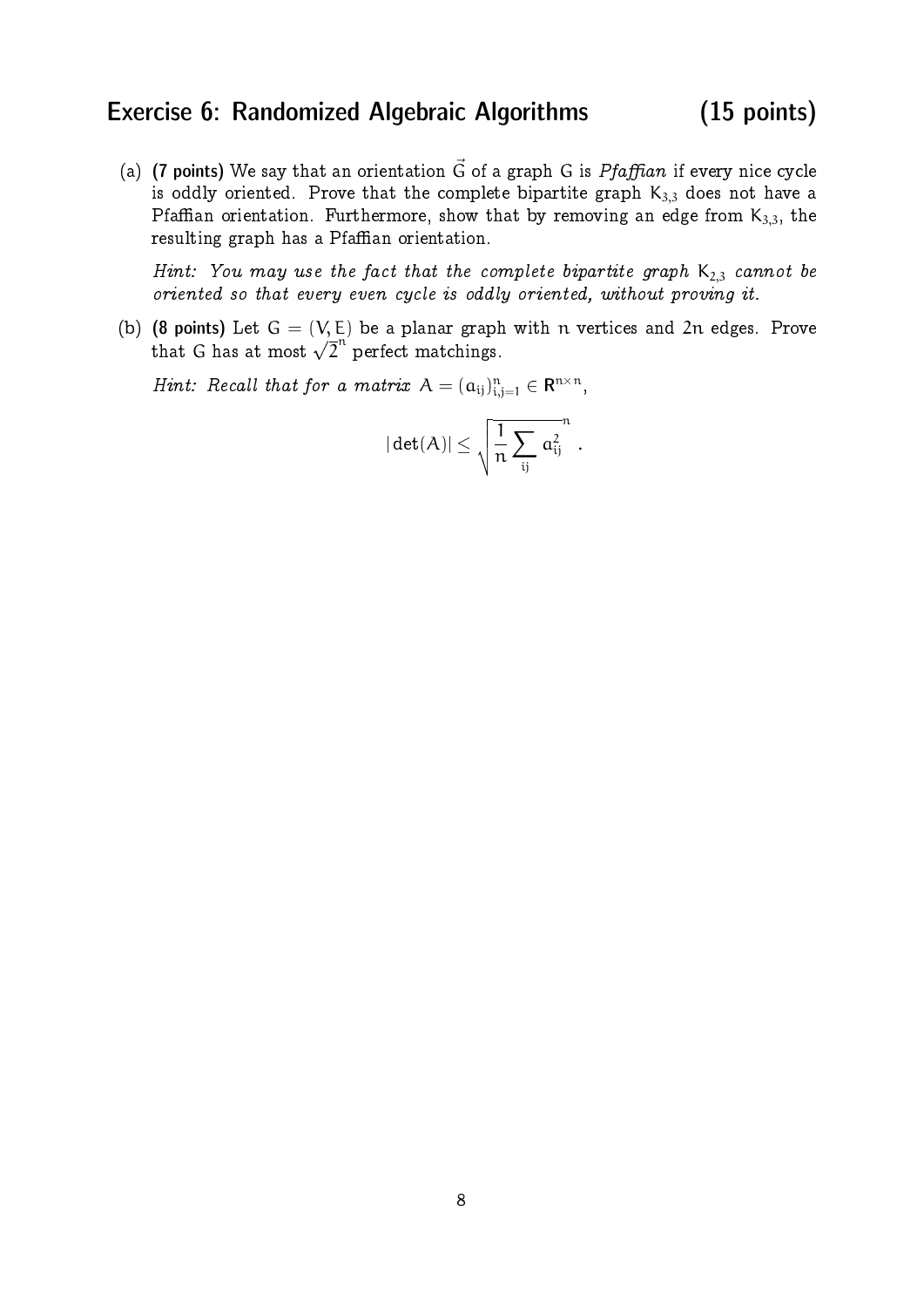### Exercise 7: Deterministic Parallel Algorithms (15 points)

Devise a deterministic parallel algorithm (in CRCW PRAM), with O(log n) depth and  $O(n)$  total work, for the following input and output:

Input: An arbitrary tree  $T = (V, E)$  with  $|V| = n$ , provided as the adjacency lists of its vertices. That is, for each vertex  $v \in V$ , the vertices adjacent to v are given in a linked list L[v] =  $\langle u_0, u_1, \ldots, u_{d-1} \rangle$ , where d is the degree of the vertex v. For each vertex  $v \in V$ , we are given a value  $b(v) \in \{1, \dots, n\}$ . We are also given a root vertex  $r \in V$ .

Desired Output: For each vertex  $v \in V$ , we should output  $score(v) = \sum_{u \in T_v} b(u)$ . Here,  $\mathsf{T}_\mathsf{v}$  denotes all descendants of  $\mathsf{v}$  (including  $\mathsf{v}$  itself), with respect to root  $\mathsf{r},$  that is, all vertices  $u$  for which the shortest path connecting  $u$  to r includes  $v$ .